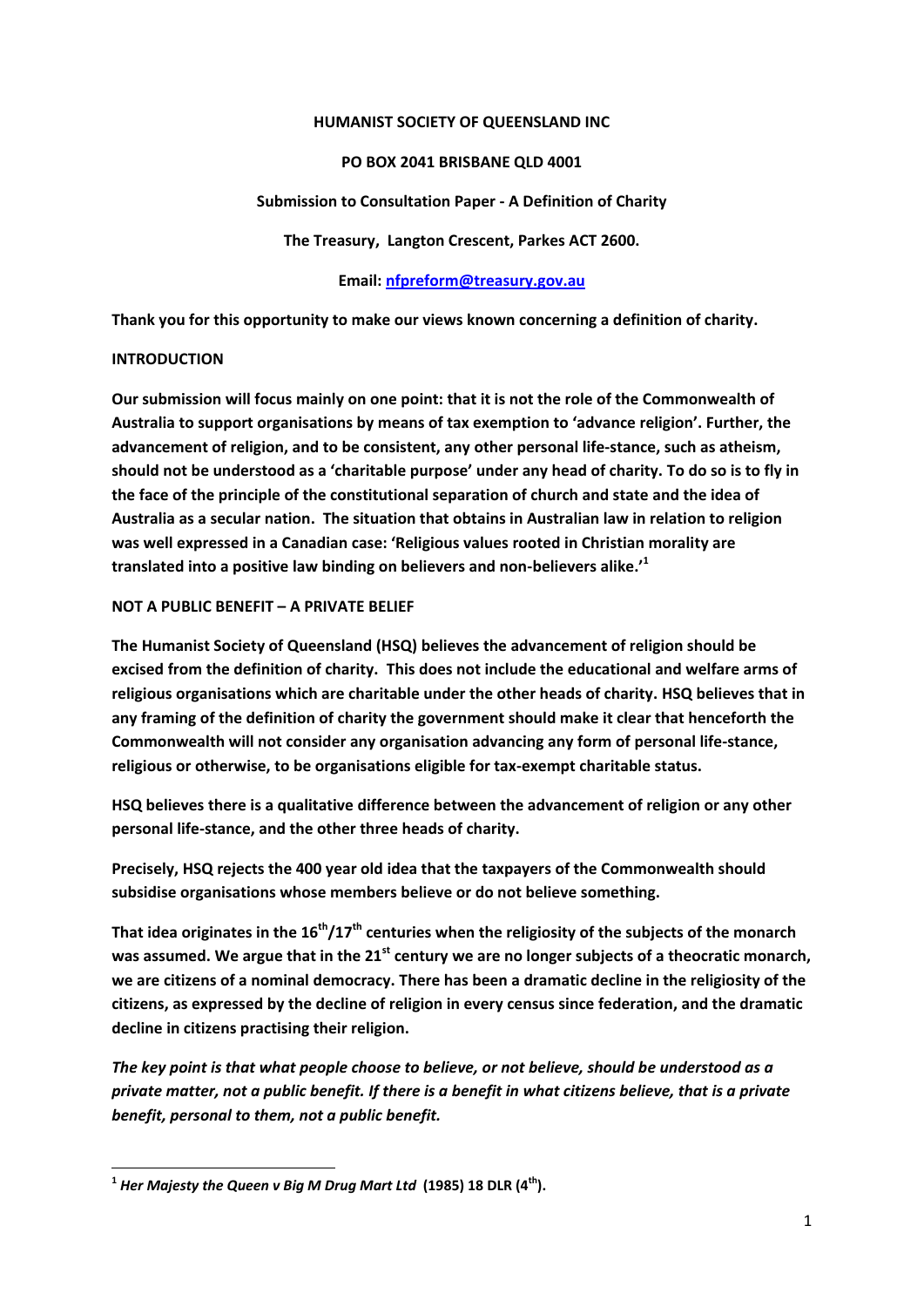**Therefore, HSQ argues, it is not the role of the supposedly secular Commonwealth of Australia to 'advance religion' or any other belief, or to advance non-religious life-stances, such as atheism. HSQ believes the Commonwealth of Australia should be legally secular. By 'secular' we mean that the Commonwealth should protect a citizen's right to believe or not believe anything they wish, but disassociate itself from any taxpayer support of that personal life-stance.**

**HSQ believes 'secularism' is a technical term and not a philosophy in itself, but refers to a political structure that allows citizens freedom to believe whatever they wish, thereby disassociating itself from whatever its citizens believe. Secularism is the highest form of democracy. It is not an idea** *per se***, but the freedom to have one.**

**HSQ also believes that the advancement of religion, or any other personal life-stance, expressed by a law, contradicts s.116 of the Australian constitution which states in part:**

## *The Commonwealth shall not make any law for establishing any religion;*

**HSQ believes that any new definition of charity, expressed through legislation, which includes the advancement of religion, will be in breach of the above establishment clause of s.116.**

**HSQ believes that few Australians understand the point made by Professor George Williams that 'Australia's constitution does not separate church and state'. <sup>2</sup> HSQ would support - as it has supported its member, Ron Williams, in his recent High Court case against federal funding of religious chaplains in state schools - a case that would again test the meaning of the establishment clause in the context of any new law which entails the Commonwealth 'advancing religion.' The purpose of this case would be to overturn the High Court's finding in the 1981 Defence of Government Schools Case that the establishment clause of s.116 cannot be interpreted to mean separation of church and state.**

# **'THE ADVANCEMENT OF RELIGION': LESSONS FROM THE LIBERTY TRUST CASE**

**On 2 June 2011 the New Zealand High Court added another burden on taxpayers there when it ruled that an interest-free mortgage scheme devised by the Christian Liberty Trust organisation of Whakatane 'advanced religion'. 3**

**This was on appeal from a 2010 decision of the New Zealand Charities Commission ('the Commission') that the Liberty Trust organisation [\(www.libertytrust.org.nz\)](http://www.libertytrust.org.nz/) did not fit the legal definition of charity and de-registered them from the Charities register. Liberty Trust was registered as a charitable entity in 2007. It is a Christian organisation whose main activity was a mortgage lending scheme funded by donations from 'contributors'. It states that ''teaching the Bible's financial principles' has always been their first purpose.<sup>4</sup> The Chairman of the Trustees of Liberty Trust is Kelvin Deal, described in their newsletter as a Chartered Accountant.**

**After a complaint was made in 2008, the Commission investigated the interest-free mortgage scheme and became concerned that it was 'an illegal pyramid scheme'. The Commission decided** 

1

**<sup>2</sup> G. Williams, 'Chaplaincy challenge reveals legal failure',** *Sydney Morning Herald,* **24 May 2011. See also M. Wallace,** *The Purple Economy: supernatural charities, tax, and the state,* **ANSA, Melbourne, 2007.**

<sup>3</sup> *Liberty Trust v Charities Commission (NZ)* **CIV 2010-485-00831.**

**<sup>4</sup> See** *Liberty Matters,* **newsletter of Liberty Trust, Vol. 2, no. 44, June 2010.**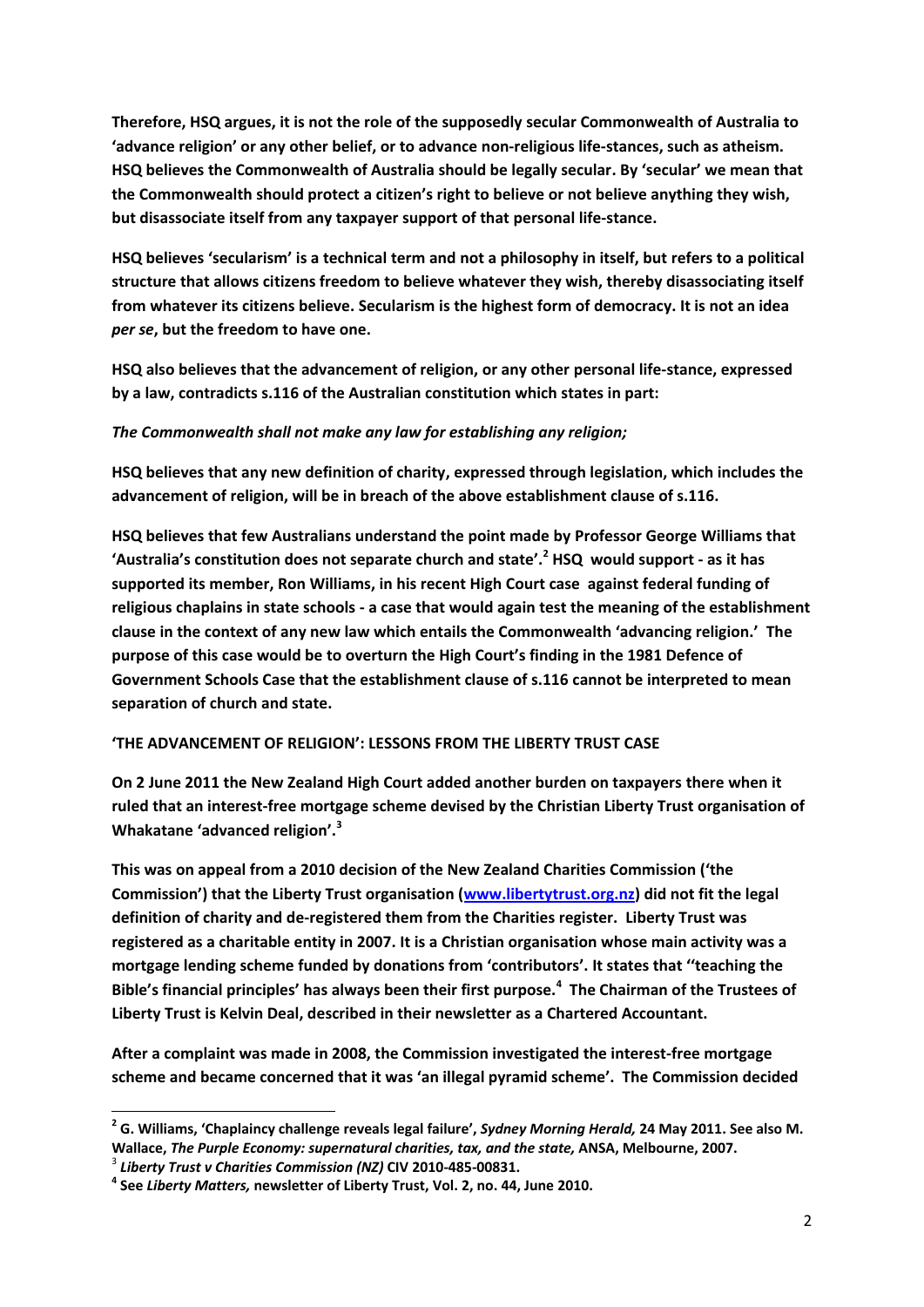**to remove Liberty Trust from the Charity register arguing that the loan scheme did not have a charitable purpose. It said:**

# *The activity of providing interest fee loans to people and the promotion of the teachings of Biblical financial principles are two independent activities, and not ancillary to each other.<sup>5</sup>*

**The Commission cited a 1934 Australian case** *Roman Catholic Archbishop of Melbourne v Lawlor* **concerning the charitable status of a Catholic daily newspaper. In denying the newspaper charitable status, the court made a distinction between the 'advancement of religion' and activity that was 'conducive to religion'. In addition, the Commission cited British and Canadian precedents, it argued that there was no 'public benefit if the private benefits were an end in themselves.' They also argued mutual benefit arrangements, such as mutual funds and cooperative schemes have been held to be not charitable because of insufficient public benefit.<sup>6</sup>**

**Liberty Trust appealed the Commission decision to the New Zealand High Court and won. The matter came before Justice Mallon on 28 March 2011 and the Judgment delivered on 2 June 2011.** 

## **To quote Justice Mallon**

*Those who contribute to Liberty Trust for five to ten years are eligible for an interest free loan. Once there are sufficient funds, loans are offered in the order of joining Liberty Trust. The standard contribution rate is 20 per cent of the loan application for ten years. For this the contributor can expect to be offered a seven year interest free loan of five times their contribution balance. To receive a longer repayment period the contributor can choose to wait longer or contribute more. Similarly, to receive a loan sooner the contributor can contribute more than 20 per cent. Loans are offered for up to 100 per cent of the valuation of a property and are secured by mortgage over the property.<sup>7</sup>*

**Justice Mallon states that anyone can join the scheme and cites Liberty Trust's words:**

*We do not know if any of our donors follow the Christian religion because Liberty Trust exists to serve all people regardless of their beliefs (or lack of beliefs for that matter) . We seek to assist all people socially, physically, spiritually and emotionally as a demonstration of Christian care, and for the advancement of the Gospel of the Kingdom of God***. 8**

**The surprising weakness of Justice Mallon's decision, we submit, is contained in the next paragraph. While the paragraph above states clearly that anyone is eligible for join the Trust and apply for a loan, the application form moves the goalposts considerably. Whereas anyone can apply, the application form requires that an applicant 'covenants' to**

- *contribute \$\_\_\_\_\_per week/fortnight/month, to be applied by the Trustees in furtherance of the Trust's charitable objectives;*
- *to research and teach principles relating to finance from God's Word; and*
- *to outwork those principles by practical ministries.*

1

**<sup>5</sup>** *Liberty Trust v Charities Commission***, 2 June 2011, para 36.**

**<sup>6</sup> Ibid., para. 48.**

**<sup>7</sup> Ibid., para.14.**

**<sup>8</sup> Ibid., para 18.**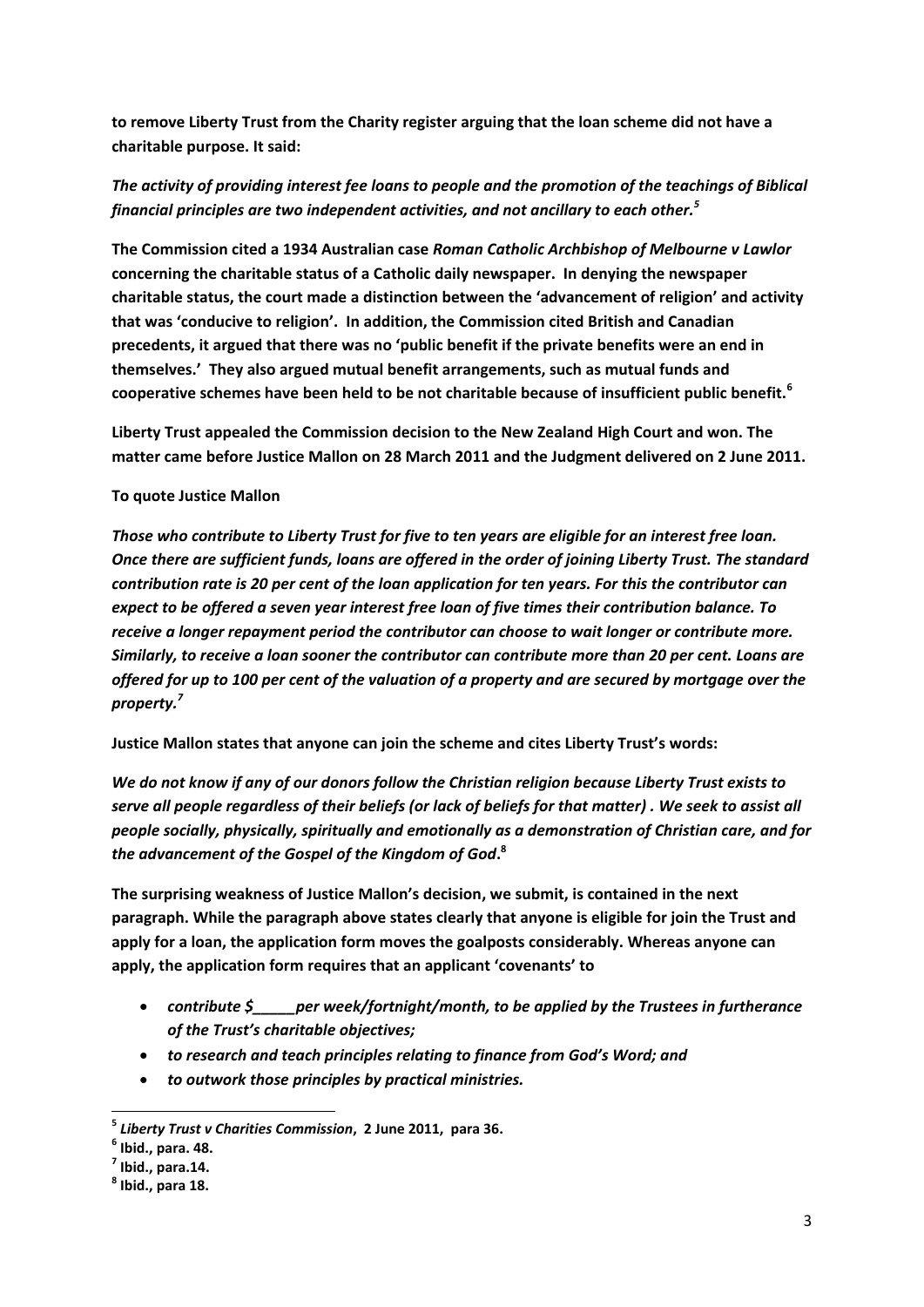## **It concludes:**

# *I desire that my contribution to Liberty trust be regarded as a non-refundable charitable donation for the benefit of God's Kingdom.*

**It seems to have escaped Justice Mallon's notice that one of the characteristics of the advancement of religion as a head of charity is that any religion remains an option for the public, not an obligation. For example, churches must remain open to the public to wander in and leave as they so wish. A function of a religion's charitable, tax-exempt status is that one can take a church's religion or leave it.** 

**That is not the case, in principle at least, with Liberty Trust's loan application. To get the loan, as cited above, one must undertake to become practically involved in Christian work.** 

**But, in all likelihood, after one has signed on the dotted line to undertaken practical Christian activity for the duration of paying off one's interest-free mortgage, one's obligation in practical terms probably ceases as soon as an application is accepted. Liberty Trust could surely not enforce its application form requirements by checking whether applicants are in fact doing what they agreed to do to - promote Christianity - and enforce them.**

**But the point remains. The application form builds in an obligation which is inconsistent with the notion that the tax-exempt status of the 'advancement of religion' as it stands as a form of charity is partly dependent on the obligation-free nature of religion as required for a religious 'charity' to retain its tax-exempt status. On that ground alone, the charitable status of Liberty Trust should have been denied.**

# *The Decision*

**Liberty Trust argued that the advancement of religion did not preclude**

*... personal management of money lending ... approximately a third of the teachings of Jesus were in regard to finances, such as sowing and reaping, stewardship, giving and lending. Martin Luther saw three conversions necessary for the believer, conversion of the heart, of the mind, and of the wallet.<sup>9</sup>*

**Rendering unto Caesar does not get a mention here.**

**Importantly, in terms of support for our argument above, in her decision, Justice Mallon noted there has been disquiet about the tax exemption for religion.** 

**A case commentary on the 1985 New Zealand case** *Centrepoint Community Trust v Commissioner of Inland Revenue* **considered that 'whether there is a social utility in the advancement of religion is 'a very much more doubtful proposition''. This, it was argued, was because the effect of religion 'is usually of a very personal nature' and the question was asked 'why should some members of the community bear a heavier burden of taxation merely because the beliefs of others entitle their organisations to exemption from taxation?'** 

**<sup>.</sup> 9 Ibid., para 40.**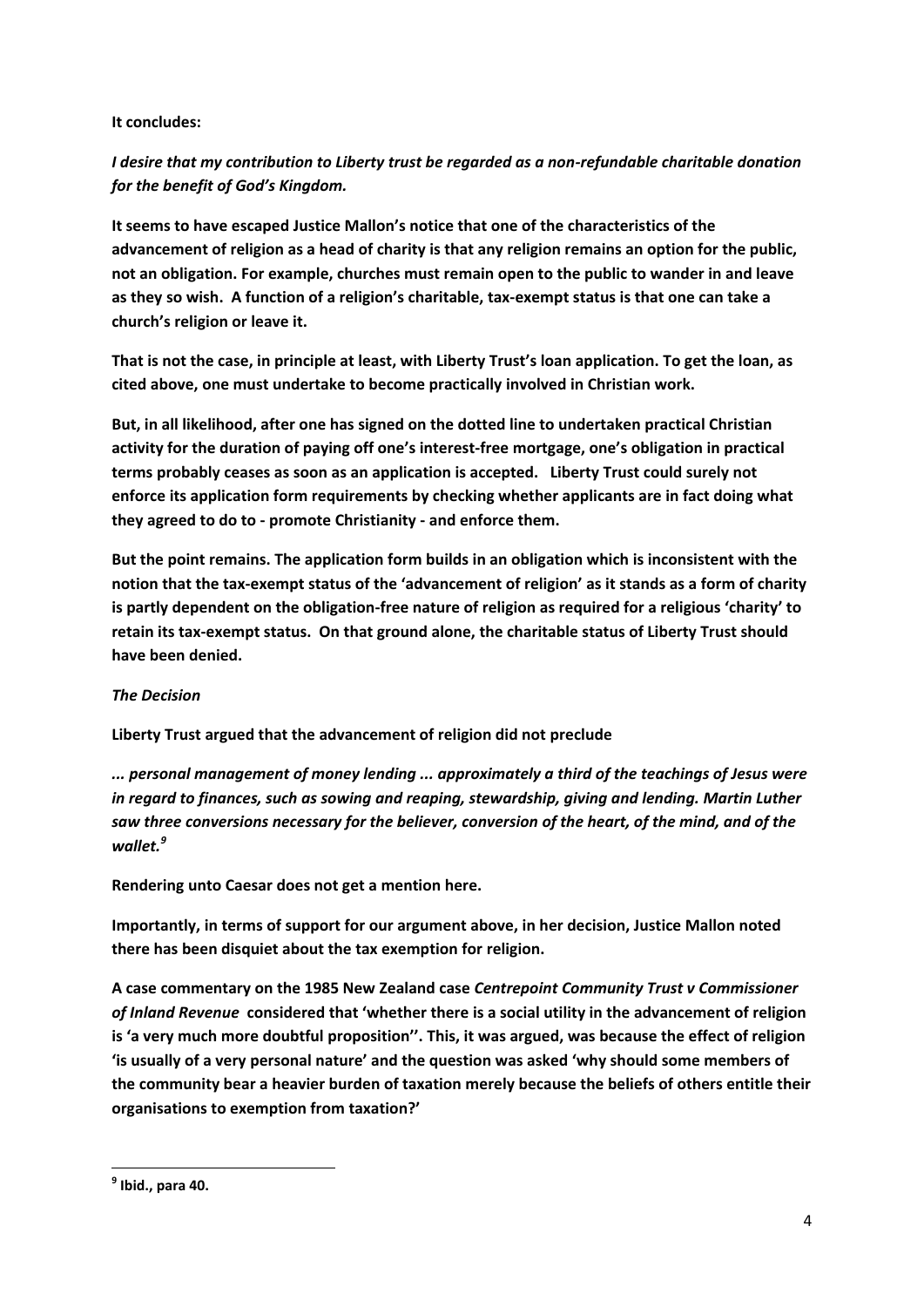**Her Honour also cited the 2005 NZ case** *Hester v Commissioner of Inland Revenue* **where the point was made that**

*... given the very considerable concessions made to charities, and given contemporary agnosticism and seeming indifference in many quarters to religion, what is it that today supports the concession in favour of religious charities, and more particularly, where are the edges of this head of charity to be drawn?<sup>10</sup>*

**HSQ has argued above that the wording of the charity and tax acts should be amended to simply excise religion as a head of charity altogether on the grounds, noted above, that the advancement of religion flies in the face of the twentieth century principle of separation of church and state and thus compromises the notion of Australia as a secular state. How to remove the tax-exempt status of other alternatives to religion needs to be researched following a review of the common law decisions allowing that status.**

**But, Justice Mallon went in the completely opposite direction. Rejecting the Charities Commission's arguments in an analysis of the cases it cited, Her Honour cited other Australian cases including the property trusts of the Presbyterian Church where the court held that the advancement of religion included preservation and confirmation of the faith as expressed by the ownership of property.**

**Other examples were cited as Liberty Trust's argument was accepted. HSQ believes Her Honour erred, as noted above, when she stated that 'Membership is not restricted – it is open to all regardless of faith.'<sup>11</sup> She emphasised this point in her conclusion saying 'the benefits of the scheme are not focussed too narrowly on its adherents. It is open to anyone and the money donated is 'recycled' for the benefit of others. Overall it is a scheme about 'giving' in order to lead a Christian life free from the burden of debt.'<sup>12</sup>**

**As noted above, membership of the Trust through the application form was conditional. It is a very idealistic assumption to think that a Bible-based organisation would happily lend money to say, an atheist, who refused to agree to the Christian conditions of the loan. How then, is it 'open to anyone'?**

**What a pleasing result for Liberty Trust's Christian members! New Zealand taxpayers, the majority of whom have mortgages where they constantly dread a rise in interest rates, and a third of them at least non-believers, are now obliged to subsidise 'a Christian life free from the burden of debt' for Liberty Trust's members.**

**This case is a perfect example of what happens when a nation does not have a constitutional separation of church and state, the will to enforce it, but retains a definition of charity that includes the advancement of religion. Lack of separation, and the errant notion that the advancement of religion is legitimate as a form of charity leaves the door wide open for the religious to find ways to advance their cause though their tax-exempt status.** 

**<sup>.</sup> <sup>10</sup> Ibid., para. 54.**

**<sup>11</sup> Ibid para. 113.**

**<sup>12</sup> Ibid., para 125.**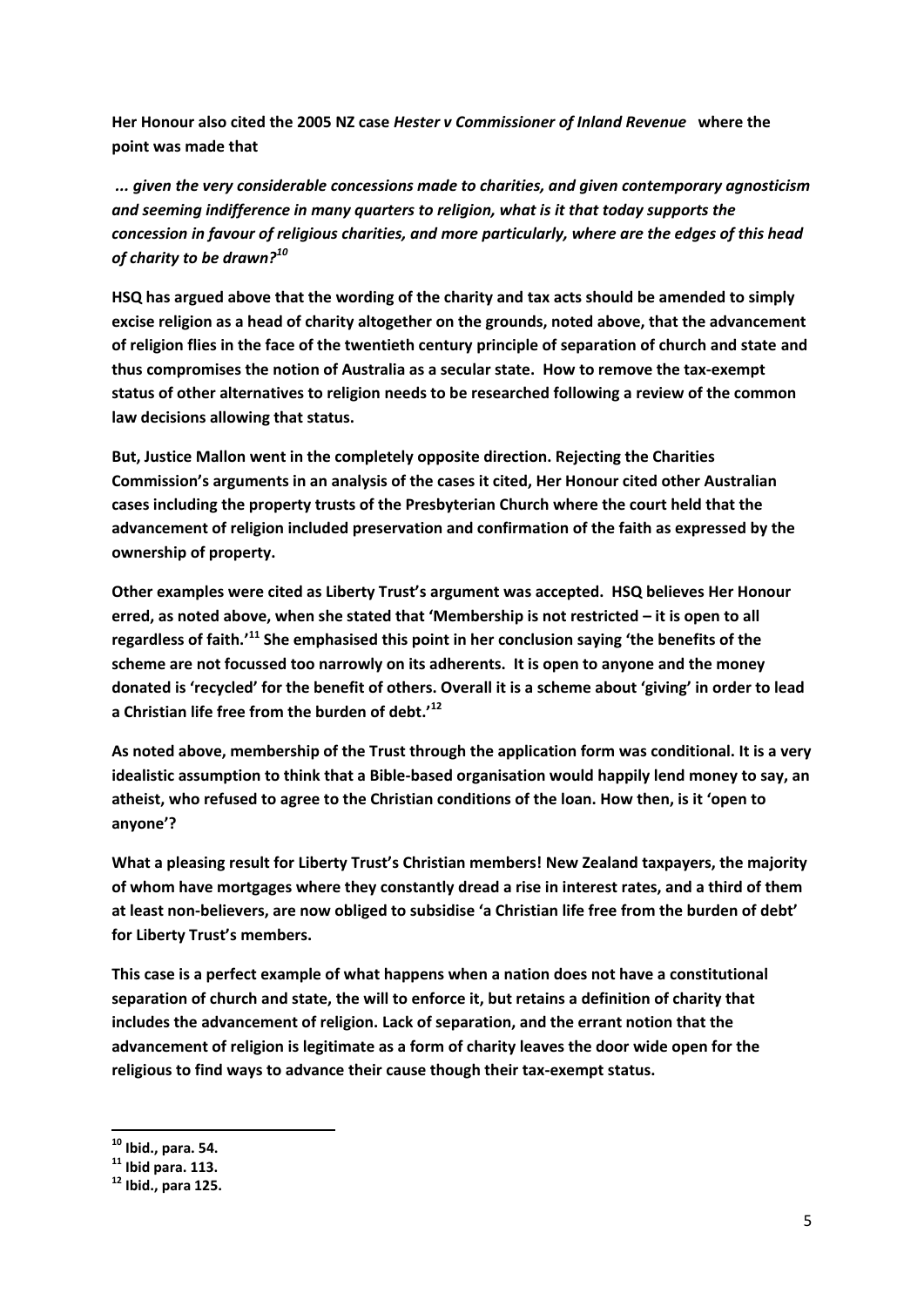**By not paying tax on its income, partly generated by borrowers' contributions, Liberty Trust is able to parlay its income into interest-free mortgages that privilege its Christian members. Meanwhile, the majority of mortgaged New Zealand taxpayers pay significant amounts of interest to banks, who in turn are obliged to pay company tax. The rate of tax that banks pay feeds into the interest rate that borrowers have to pay, affecting their financial life, for the duration of their mortgage, often twenty five years. New Zealand taxpayers are now obliged to subsidise those taxpayers who are allowed an interest-free mortgage simply because they are Christian.** 

**This precedent could be copied in New Zealand and in other jurisdictions.**

**When an organisation does not pay tax it obliges all other taxpayers to subsidise it through a higher level of taxation. This case creates a dangerous 'them and us' – usually, privileged religious, and others – precedent.**

**It is not the role of the secular Commonwealth of Australia to advance religion or any other personal life-stance or unbelief. This completes our argument. What follows is related comment concerning loss of charitable status as the law presently stands.**

### **CONCERNING RELIGIOUS HARM**

**At paragraph 88 Treasury's Consultation Paper comments that a 2010 Senate inquiry noted 'there is concern in the community about the activities of some religious groups (cult like organisations) on the grounds they may cause detriment or harm to their members.' Further, paragraph 90, referring to the Charities Bill 2003: 'An organisation that has been approved as a charity will be at risk of losing its status as a charity if it is able to be demonstrated that it is causing significant detriment or harm.'** 

**As noted above, HSQ argues organisations based on religion or other personal life-stances are private, not public, organisations and should not be characterised as charitable.** 

**Having said that, it is curious that the Treasury document fails to recognise the track record of the major churches, especially the Catholic Church, concerning child sexual and other abuse which would clearly count as 'significant detriment or harm'.** 

**The Treasury document overlooks the 29 June 2010 Senate inquiry exchange between Senator Xenophon and Father Brian Lucas, General-Secretary of the Australian Catholic Bishops Conference:**

**Senator Xenophon asked Father Brian Lucas: "what happens in circumstances where there are allegations or evidence of child abuse, the hierarchy of the organisation becomes aware of that and they do not act appropriately - they either do not report it to the authorities which would be an offence in terms of the requirement to notify that in most states, or they actually cover it up?** 

**… do you think it is reasonable that in those circumstances the organisation should be held to account in the context of the public benefit test?"**

**Father Brian Lucas: "If we have got the leader of an organisation behaving badly, criminally, that leader ought to be prosecuted to the full extent of the law."**